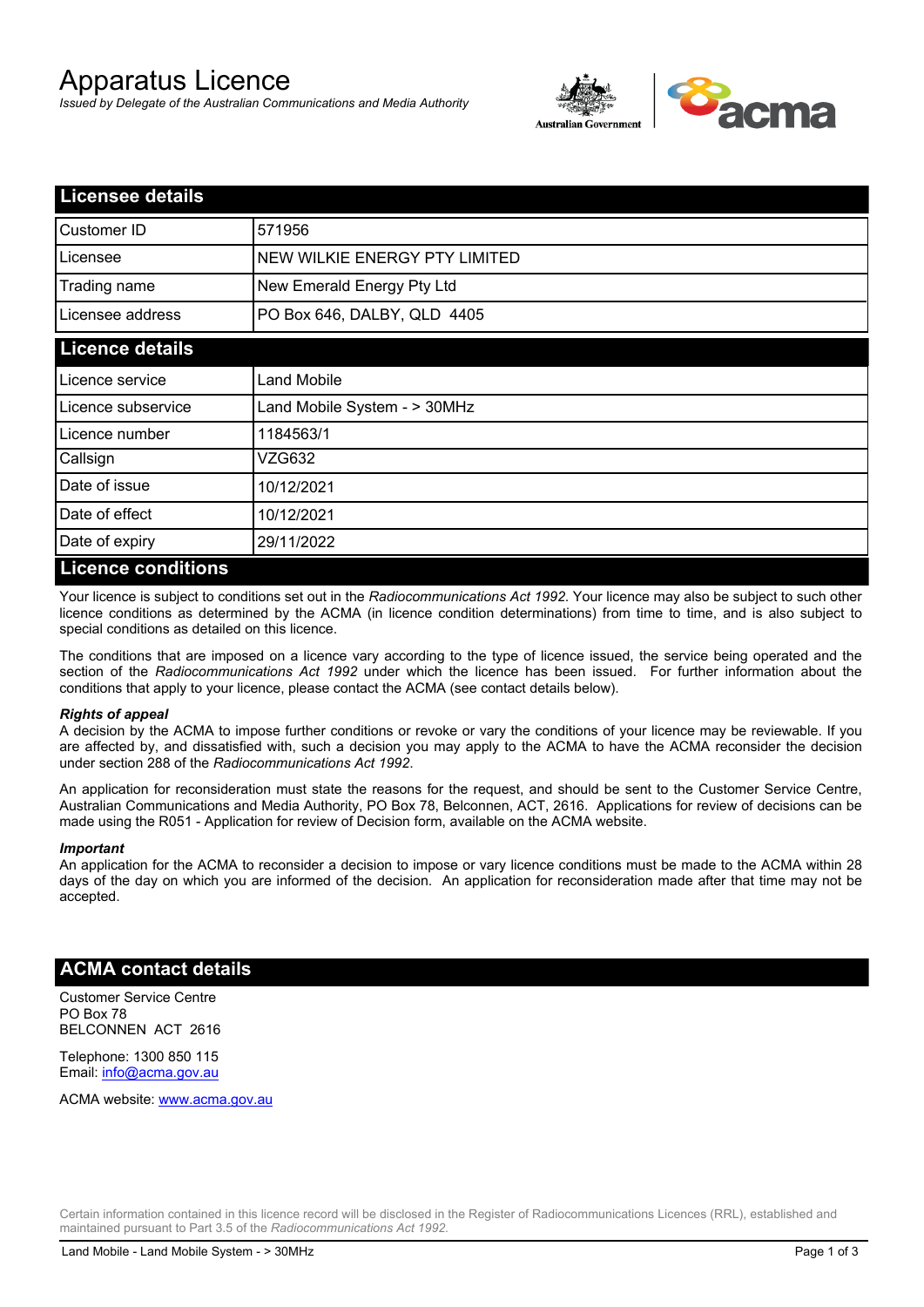# **Advisory Notes applying to licence no.: 1184563/1**

Conditions applicable to the operation of Land Mobile System station(s) authorised under this licence can be found in the Radiocommunications Licence Conditions (Apparatus Licence) Determination and the Radiocommunications Licence Conditions (Land Mobile Licence) Determination. Copies of these determinations are available from the ACMA and from the ACMA home page (www.acma.gov.au).